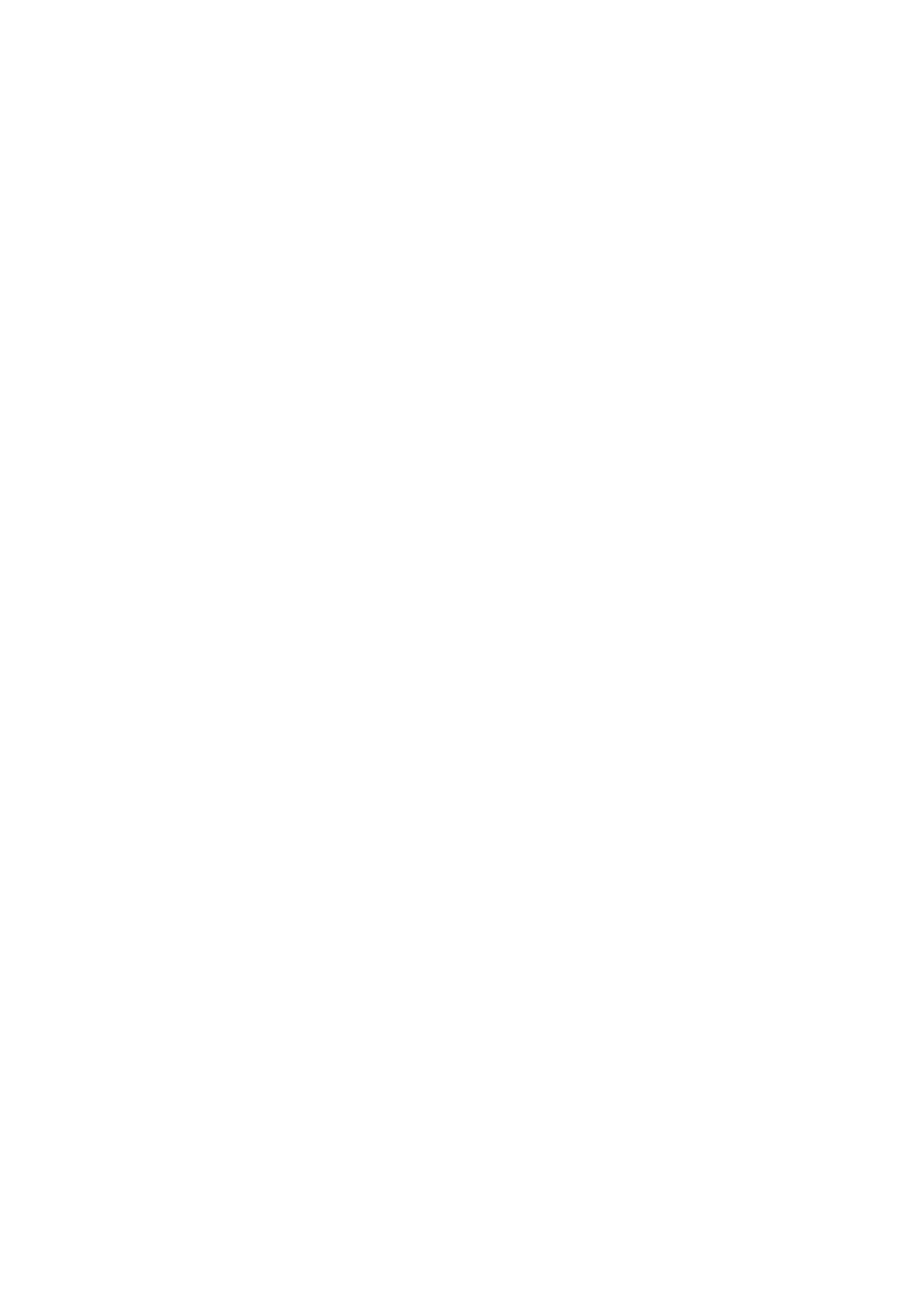# **PREAMBLE**

Since it was founded in 1887, the Institut Pasteur has focused on developing basic and applied knowledge in the life sciences and working to improve human health. Aware of the challenges inherent in scientific progress, the Institut Pasteur promotes research that is both outstanding in its quality and responsible in its approach, incorporating the principles of universalism, humanitarianism and solidarity.

The aim of this Charter is to set out the broad principles and ethical values to which the Institut Pasteur is committed, which guide it as it carries out its four missions in the public interest: research, education, the health of individuals and populations, and developing and transferring technological innovation.

The Charter is also intended to raise awareness among the Institut Pasteur community<sup>1</sup> of the ethical challenges currently facing scientists and to encourage staff at the Institut Pasteur in Paris, working in France or abroad, to embrace these values.

The Charter also applies to OREX staff on the campus and to service providers working for the Institut Pasteur.

All these individuals are obliged to adhere to the Charter in the performance of their tasks.

The Ethics Charter applies in conjunction with other internal charters that have been approved by the Institut Pasteur's various governing bodies.

The Charter is published and implemented under the authority of the executive director of the institute.

<sup>1</sup> The terms «Institut Pasteur community» and «scientist» refer to all the following individuals: anyone working at, within or for the Institut Pasteur in any capacity, exercising an activity on a temporary or permanent basis as an employee or in another role (board members, employees, staff of external research organizations (OREX), interns, temporary staff, contract workers, PhD students, consultants, experts, etc.).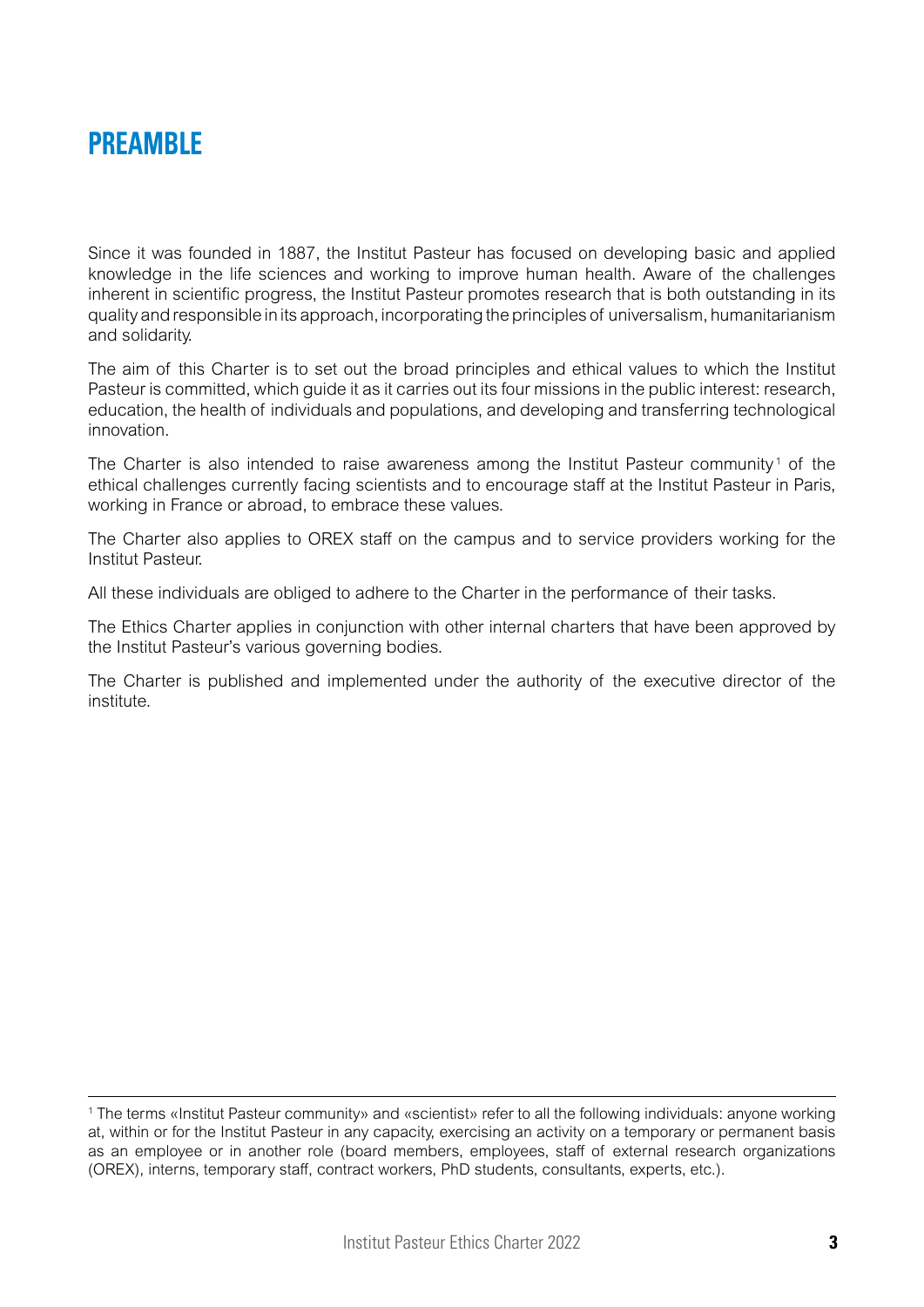

The Charter sets out four basic principles, which apply jointly.

The Institut Pasteur is committed to research integrity as a means of guaranteeing reliable results and research independence, thereby justifying the trust placed by society in the scientific community.

The Institut Pasteur ensures that it conducts research that is respectful of human dignity, in compliance with international ethical standards and legislation in force in the countries in which the research is being conducted. The Institut Pasteur systematically applies standards that are very stringent in terms of protecting research participants, including standards applicable in France even if the research is being conducted abroad.

The Institut Pasteur is committed to fair and equitable research, in other words research carried out in a way that is transparent, fair, neutral and in the interests of peace and which takes into account any situations of vulnerability in the context in which the research is conducted.

The Institut Pasteur promotes responsible research, exploring novel and increasingly innovative research fields with the aim of serving the public interest.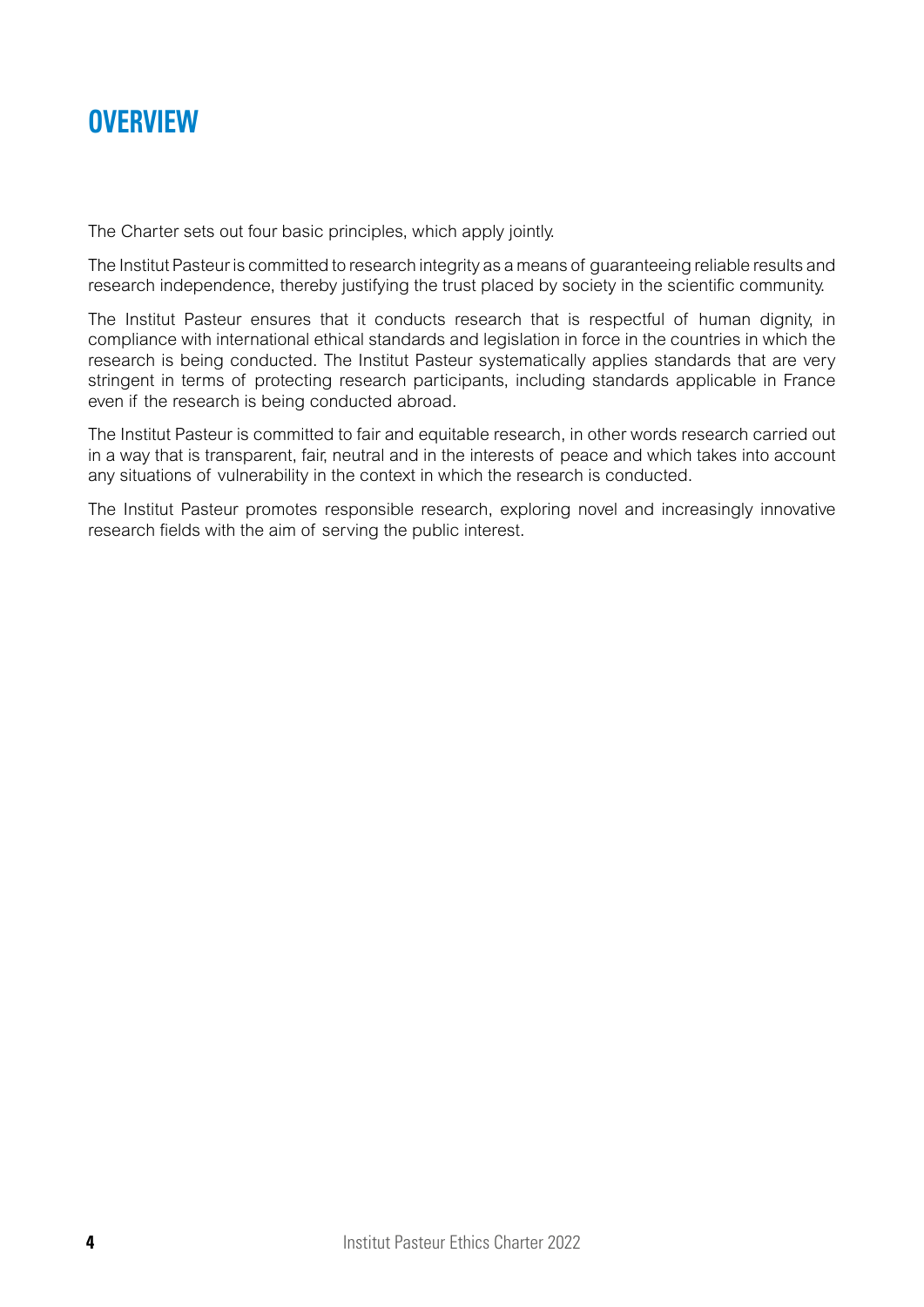## **I. Research integrity**

*Scientific integrity implies strict adherence to a number of principles and practices that guarantee reliable results and research independence. Research is carried out in accordance with methodological, ethical and professionally acceptable procedures. This approach underpins the trust placed by society in the scientific community.*

- **• The principle of originality, transparency and reproducibility of results:** Knowledge is a common good to which scientists contribute, together with their peers in the scientific community. They undertake to produce knowledge by means of a rigorous, transparent scientific approach and to ensure that this knowledge is disseminated in a responsible way, so as to quarantee the originality, validity and reproducibility of research results, independently of the source of funding.
- **• The principle of research independence and neutrality:** The aim of research is to advance knowledge, and the scientific approach must be protected from the influence of external interests. Conflicts of interest may be harmful for research participants, for the reliability of results, for the Institut Pasteur's reputation and ultimately for society as a whole, for it is society that benefits from the knowledge that is acquired and developed. Any relationship or conflict of interest, whether actual, potential or apparent, must be declared before the research is implemented or as soon as it occurs if it emerges during the course of the research, so that suitable measures can be adopted to resolve the problem. Moreover, in line with the recommendations of its Ethics Committee, the Institut Pasteur refuses to associate its work with, or accept any funding from, private or public stakeholders whose products are medically recognized as being harmful for health.
- **• The principle of knowledge transfer:** The Institut Pasteur is committed to transferring knowledge, especially to early career scientists, PhD students, interns and students of all backgrounds. This knowledge transfer, like research supervision, must be carried out in a supportive environment which promotes respect for individuals and integrity of practices, based on a tradition of theoretical and practical teaching and training, in accordance with the Institut Pasteur's missions and values.
- **• The principle of protecting and disseminating the outputs of knowledge and innovation:** Knowledge is disseminated in such a way that the innovations generated at the Institut Pasteur are protected effectively, so as to guarantee appropriate use of research and fair access to research applications.
- **• The principle of fair recognition of the scientific contributions and achievements each individual:** The publication process helps ensure the originality and reproducibility of results via a peer review system. This process is also bound by internationally recognized publication rules that take into account the contribution made by each author to the research.
- **• The principle of the relationship and interdependence between science and society:** As a private foundation with recognized charitable status, the Institut Pasteur interacts with multiple research bodies, institutions in the public and private sphere and citizens' organizations. The Institut Pasteur is committed to addressing priorities and challenges in the field of health; it pays particular attention to the needs and issues of patient associations and more broadly those of civilians in general. The Institut Pasteur is aware of the role that scientists may be called on to play in social debates; it insists that no information provided about scientific discoveries should give rise to false or inflated hopes, especially among associations, patients and their families.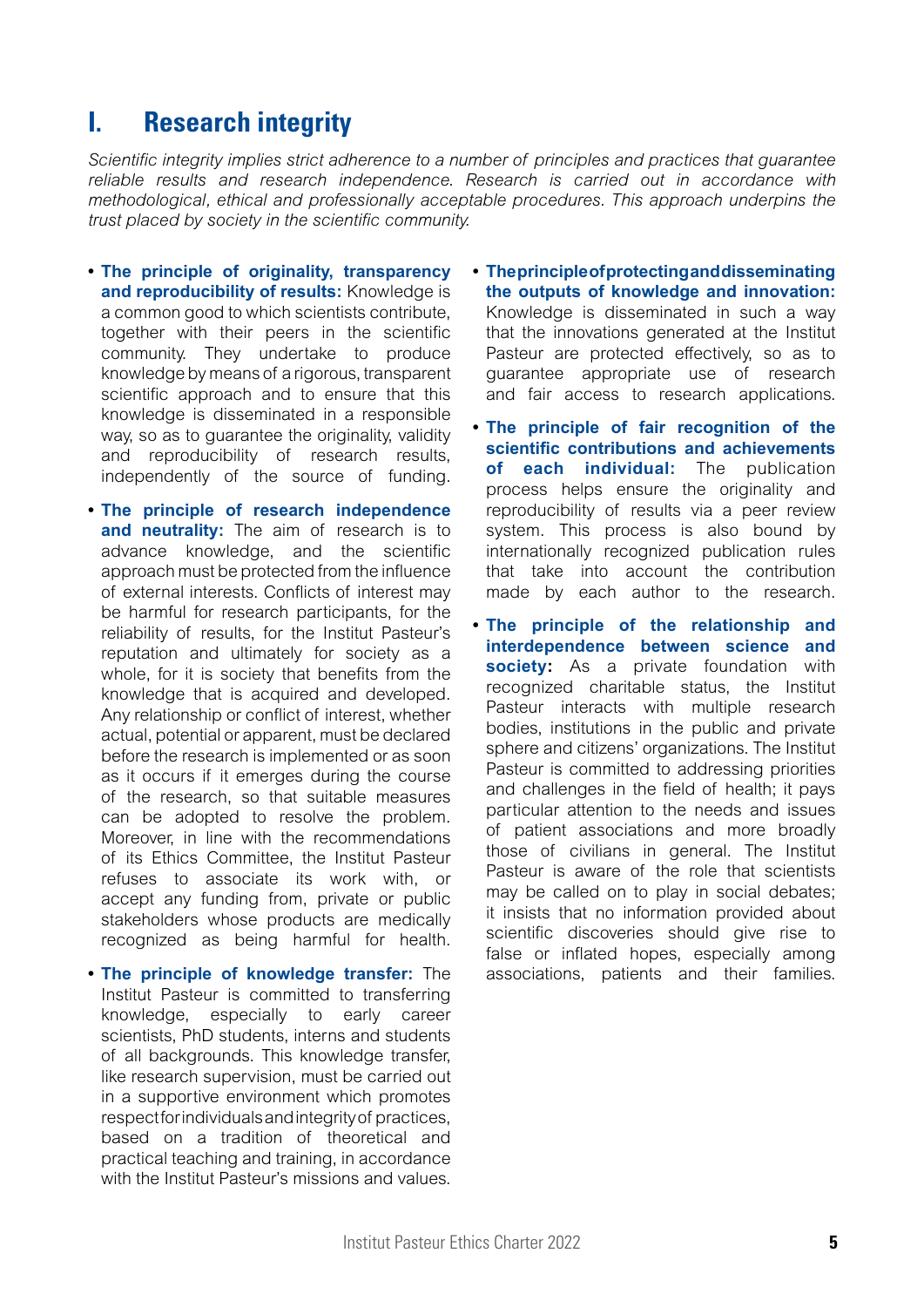## **II. Research that respects human integrity**

*Research conducted at the Institut Pasteur in Paris must comply with French and European law and with international ethical standards, such as those laid down in the Universal Declaration of Human Rights, the Declaration of Helsinki, the CIOMS guidelines, the Oviedo Convention and its additional protocols, the UNESCO Universal Declaration on Bioethics and Human Rights, and the Convention on Biological Diversity and its Nagoya Protocol. These texts promote research that respects human dignity and demonstrates fairness, integrity and responsibility. If the national legislation in the country in which the research is being conducted is not aligned with international texts or French legislation, the Institut Pasteur will always opt for the principles that are most respectful of human rights.*

- **• Priority given to the health, safety and well-being of participants:** Any research including human subjects prioritizes the health, safety and well-being of these individuals above the aims and interests of the research. A rigorous assessment of the short-, mediumand long-term benefits and risks is carried out in advance of any research for all categories of participants. Risks are only acceptable if they are reduced as much as possible and are constantly monitored throughout the research process. The health needs of participants, especially the most vulnerable, must be taken into account so that they can be given access to high quality care throughout the study and, if necessary, to continuing care after the study, whenever possible.
- **• Respect for data and consent:** Anyone included in a research study is informed in advance, in a clear and honest way, of the aims, risks and benefits of the research, as well as their right not to participate or to withdraw at any point. Secondary use of data, the potential sharing of data and samples with third parties, and more generally any information that may influence consent must be brought to the participants' attention. The way in which participants are informed must be appropriate to their age, cultural background, needs and potential vulnerability.
- **• The principle of non-discrimination and non-stigmatization:** Research must not encourage discrimination or stigmatization of either an individual or a group. Any research must be preceded by a process of reflection on the selection criteria for participants, so that no categories of the population that could benefit are excluded a priori and without justification. When participants considered to be «vulnerable» are included in a study,

particular attention should be paid to them to make sure that the results of the research are of benefit to them or to the group to which they belong or which they represent.

- **• Privacy and confidentiality:** In a context characterized by the digitization and mass production of data and the proliferation of interactions and sharing, any personal information gathered for research purposes or produced during research must be treated in such a way as to respect the rights of the individuals concerned and in accordance with national and European standards on confidentiality, safety and privacy.
- **• The principle of non-ownership of the human body:** Any research that involves obtaining and/or using human biological samples, whether or not they are placed in a collection, must be carried out independently of any economic considerations. It may not give rise to financial transactions exceeding the standard fee for conserving and preparing samples or any other processing that may give them added value for research purposes. If third parties are authorized to request access to the samples, any requests are evaluated and granted on the basis of a strict, regulated procedure, in accordance with good governance practices and taking public health priorities into account.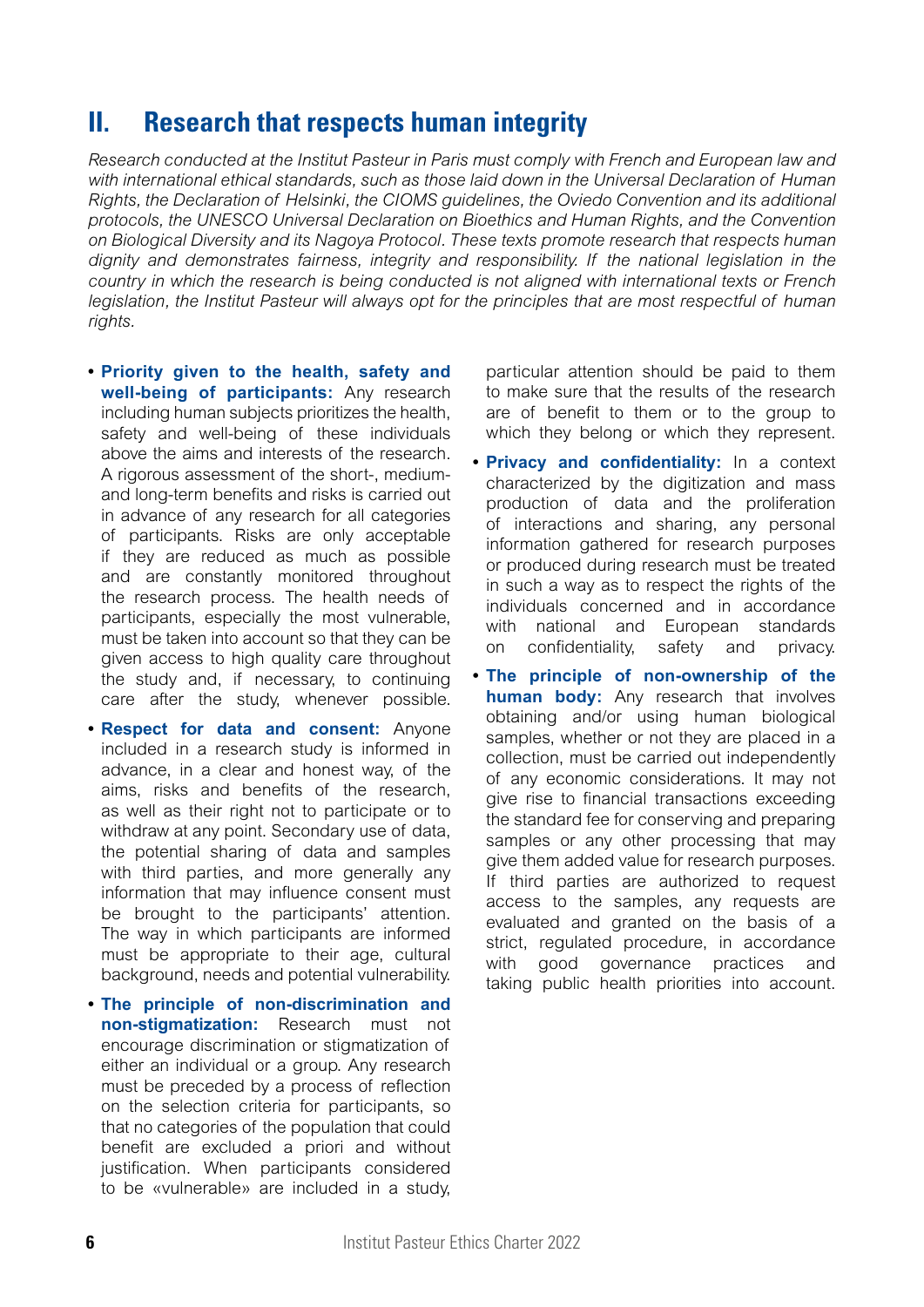## **III. Fair and equitable research**

*The Institut Pasteur contributes to biomedical research in several countries, including among vulnerable populations, facing major health challenges in economically unfavorable contexts. The Institut Pasteur believes that it has a particular responsibility when members of its staff are involved in such projects and ensures that wherever the research is taking place, it is conducted in a transparent, fair, neutral and peaceful way.*

- **• Public health priorities:** TAny research carried out in a country with limited resources is done so in response to the public health needs of local populations and in accordance with priorities determined by local and international health authorities. It takes into account the cultural, philosophical and social contexts encountered. It is conducted in cooperation with the other partners involved (WHO, funding agencies, laboratories and health networks, NGOs, etc.). The research conducted must never excessively divert, for scientific purposes, resources earmarked to address the humanitarian, sanitary and medical needs of the population, nor must it delay the implementation of responses to health crises or epidemics.
- **• The principle of double ethical review:** Any research study led by the Institut Pasteur involving human subjects must be examined in advance by one or more appropriate research ethics committees and is subject to the approval of the relevant authorities, in accordance with legal requirements. If research is conducted in another country under the responsibility of the Institut Pasteur, the Institut Pasteur ensures that before the research begins, the research protocol is submitted for a double ethical review, carried out by both an appropriate committee in France such as the Institut Pasteur's Institutional Review Board (IRB) and by an appropriate committee in the country where the research will be taking place.
- **• Sharing the benefits and advantages associated with research:** Research produces knowledge and contributes to the creation of various benefits and advantages. Research is only fair and equitable if these benefits and advantages are shared fairly. With regard to local research teams, training or technology transfer may be offered to strengthen capabilities and offer lasting support for the development of local

expertise. With regard to participants and those who have contributed to the research, privileged access to products resulting from scientific discoveries will be encouraged. Furthermore, if a research study is based on biological resources belonging to another country, bilateral agreements are drawn up, in accordance with the Nagoya Protocol, to guarantee that the advantages associated with the use of these resources are shared fairly.

**• The principle of return of results to participants and the wider community:** All research may generate results and information that are of interest for the health of participants if they are seeking a diagnosis or receiving therapeutic or prophylactic treatment. The procedure for the individual return of research results must be prepared collectively before the research begins. The participants can decide whether or not they wish to receive these results and their choice will be respected. Individual results must be reported by clinical investigators or any other qualified healthcare professional. Similarly, there is an obligation to report general research results to participants and public health authorities. In a health crisis or epidemic, general research results must be reported as soon as possible to WHO and to the relevant national and international authorities, if necessary prior to publication (before the peer review process).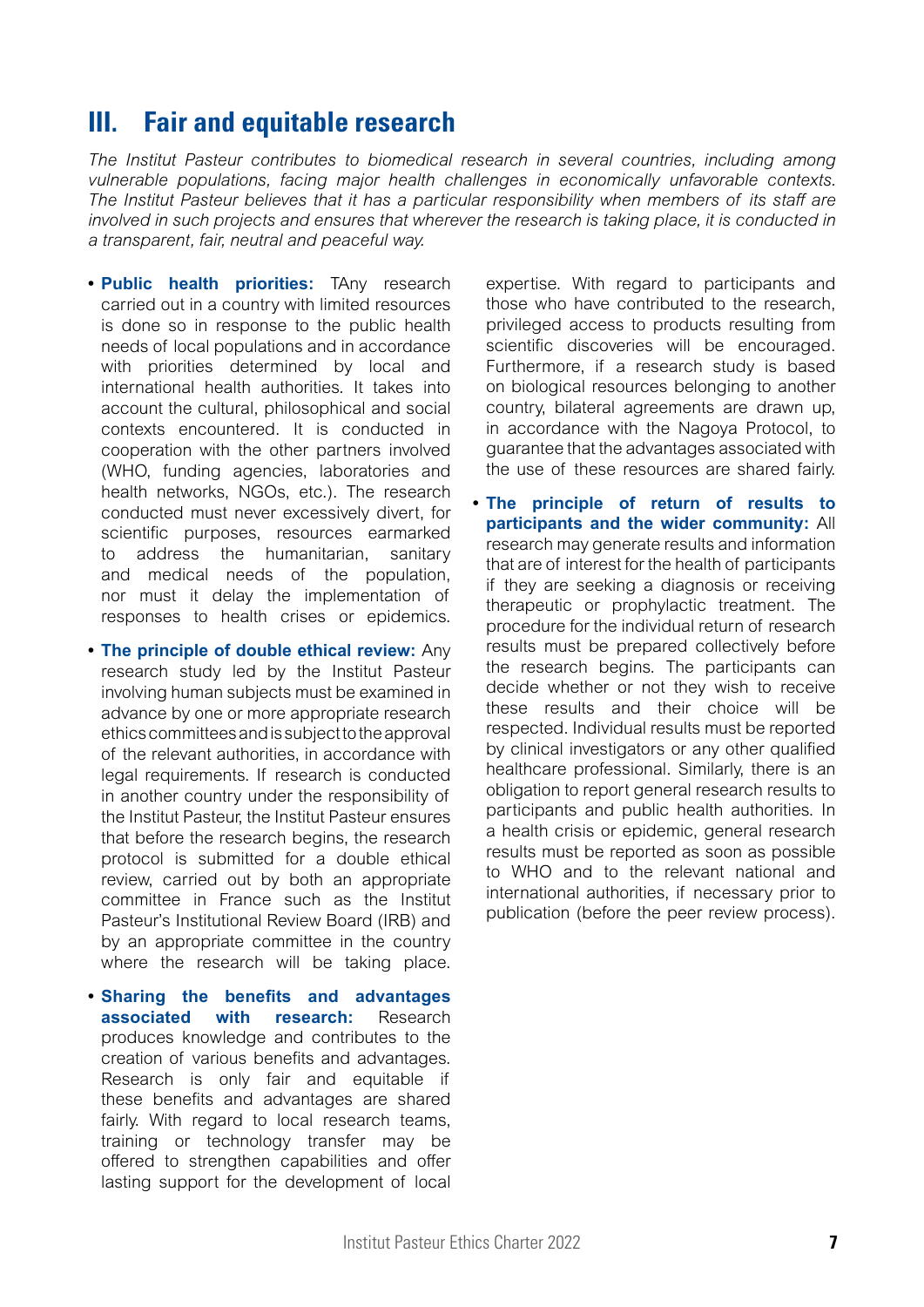### **IV. Responsible research**

*The Institut Pasteur is at the forefront of scientific and technological research in its efforts to*  tackle the ongoing challenges facing health and society; it aims for excellence, exploring novel *and increasingly innovative research fields in order to serve the general interest. New disciplines, methods and approaches are emerging and are used by scientists to improve their understanding of the living world. But this scientific progress must be governed by a framework that fosters responsible research.*

- **• Research on animals and animal welfare:** Animal testing has a unique and continuing vital role to play among the methodological approaches of biological and medical research, especially prior to research on human subjects. It raises legitimate questions among the general public regarding the need to use animals, the conditions they are exposed to during testing and the measures taken to avoid any suffering. All research must comply with the «3R» rule (replacement, reduction and refinement of procedures) and must be fully justified in a research proposal that has been submitted for prior ethical review and granted authorization. The Institut Pasteur is concerned with animal welfare; it is committed to promoting the development of experimental methods that avoid the use of animals where possible and to ensuring the well-being and comfort of the animals used by its staff, in strict compliance with ethical and regulatory provisions.
- **• The principle of vigilance and risk prevention:** The Institut Pasteur recognizes the legitimacy of carrying out research, in line with its missions, involving the handling of infectious agents and chemical or biological products that represent a risk. This research is conducted with due vigilance, in strict compliance with safety and security regulations for staff, the community and the environment. The potential risk of generating results that may give rise to improper or malicious use must be taken into account. The Institut Pasteur is committed to training and guiding members of staff in identifying, appraising, managing and preventing risks of all kinds associated with their research. In return, members of staff have a duty to contact the relevant departments in the institution whenever necessary.
- **• The principle of sustainable development:** The Institut Pasteur's activities are carried out in line with a sustainable development strategy based on individual and collective responsibility, in recognition of the crucial importance of this issue for our society. In the context of environmental protection, staff members are encouraged to conduct their work on and off campus in a way that makes rational use of resources and with a continuous effort to prevent any pollution or other negative impact. Any research making use of natural biological resources, in France or elsewhere in the world, must be conducted in such a way as to protect and encourage biodiversity. Finally, the Institut Pasteur is committed to promoting any initiatives that help reduce the impact of its activities on the environment and to informing all individuals of their responsibility with regard to sustainable development.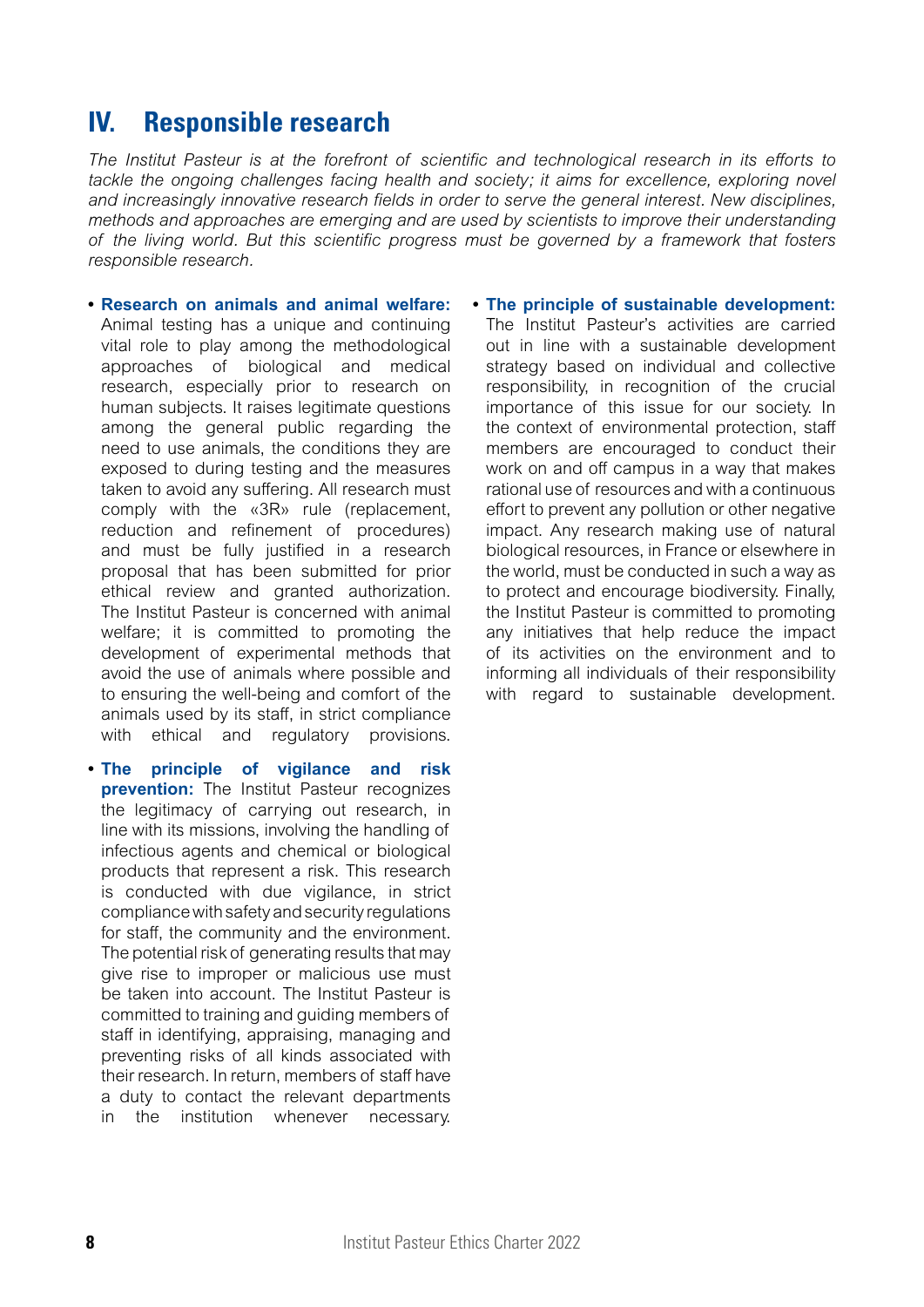# **V. Implementation of the charter**

This Charter is distributed to all Institut Pasteur staff. It is also given to all new members of the Institut Pasteur, regardless of their status or role or the length of their service in the organization. It is accessible via the Institut Pasteur intranet and extranet.

The Institut Pasteur actively promotes the principles set out in the Charter and is committed to encouraging staff to accept and adhere to the Charter via a specific program.

The Institut Pasteur will monitor application of the Charter by conducting regular awareness-raising initiatives among members of staff and offering guidance for its effective implementation. The Charter will be updated whenever necessary.

Appendix: list of committees with ethics, professional conduct and/or integrity among their responsibilities.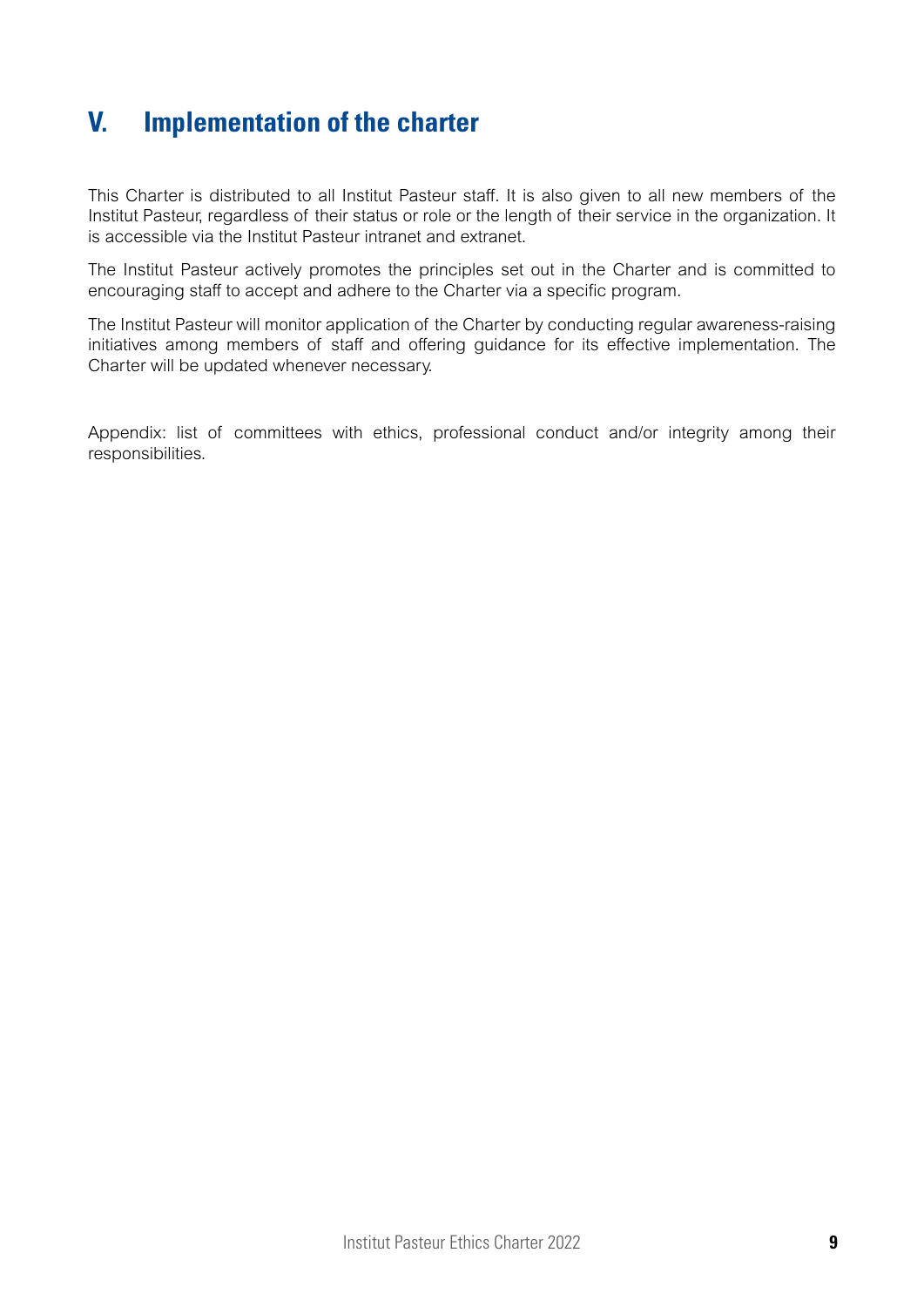## **Appendix 1: Ethics committees at the Institut Pasteur – an overview**

### *Institutional committees*

#### *Institut Pasteur Ethics Committee (CEIP)*

The Institut Pasteur Ethics Committee reports directly to the executive director. It is an advisory body with the task of assisting institutional decision-making on matters with an ethical dimension, stimulating debate and fostering a culture of ethics and responsibility within the institution. It is responsible for ensuring compliance with the Ethics Charter.

#### **Presidence: Margaret Buckingham**

**Contact:** [CEIPadm@pasteur.fr](mailto:CEIPadm@pasteur.fr)

#### *Scientific Integrity and Conciliation Committee (CISC)*

The Scientific Integrity and Conciliation Committee reports directly to the executive director. It is an advisory body for fraud control and the resolution of disputes on matters related to scientific integrity. It delivers opinions and recommendations to the President on allegations involving breaches in scientific integrity and proposes solutions for interpersonal conflicts, opting for conciliation where possible. It is responsible for ensuring compliance with the Code of Scientific Ethics.

#### **Presidence: Alain Fischer**

**Contact:** [CISC@pasteur.fr](mailto:CISC@pasteur.fr)

#### *Ethics and Compliance Committee (CDC)*

The Ethics and Compliance Committee reports to the executive director and the Board of Governors. It is an advisory body that assists the President and the Board of Governors in developing policies for the prevention and management of situations of conflict of interest by issuing recommendations and opinions. It is responsible for ensuring compliance with the Charter for the Prevention and Management of Conflicts of Interest.

#### **Presidence: Luc Derepas**

**Contact:** Matters are referred directly to the CDC by the Board of Governors or the senior management team.

#### *Research review committees*

#### *Institutional Review Board (IRB)*

This independent ethics committee is responsible for reviewing and authorizing the ethical aspects of clinical research protocols involving human subjects in cases where the Institut Pasteur is the sponsor of research conducted in a foreign country, when the funding body requires an ethical review by an IRB or there is no other appropriate ethics committee.

**Presidence: Gilles Raguin**

**Contact:** [irb@pasteur.fr](mailto:irb%40pasteur.fr?subject=)

#### *Committee for Ethics in Animal Experimentation (CETEA)*

In accordance with the decree issued on February 1, 2013, and in conjunction with the French Ministry of Higher Education, Research and Innovation, which issues relevant authorizations, this ethics committee reviews the ethical dimension of projects that make use of animals for scientific purposes before they are implemented in one of the Institut Pasteur's animal facilities or in an animal facility affiliated with the Institut Pasteur, such as those at the Hearing Institute or the Institut Pasteur de la Guyane.

**Presidence: Benoît Robert**

**Contact:** [cetea@pasteur.fr](mailto:cetea@pasteur.fr)

### *Research Practices Review Committee*

#### *Research Volunteers Committee (COVOL)*

COVOL is a consultative body established to foster Institut Pasteur's links with the people who voluntarily participate in research, and to take into account their opinions and experiences regarding participation in research. COVOL is competent to give an advisory opinion on any aspect related to research involving the human being carried out at the Institut Pasteur. COVOL participates by right in the Ethics Committee of the Institut Pasteur (within college C – civil society), through a representative.

#### **Coordination : Fanny Momboisse, Rémy Artus**

**Contact :** [covol@pasteur.fr](mailto:covol@pasteur.fr)